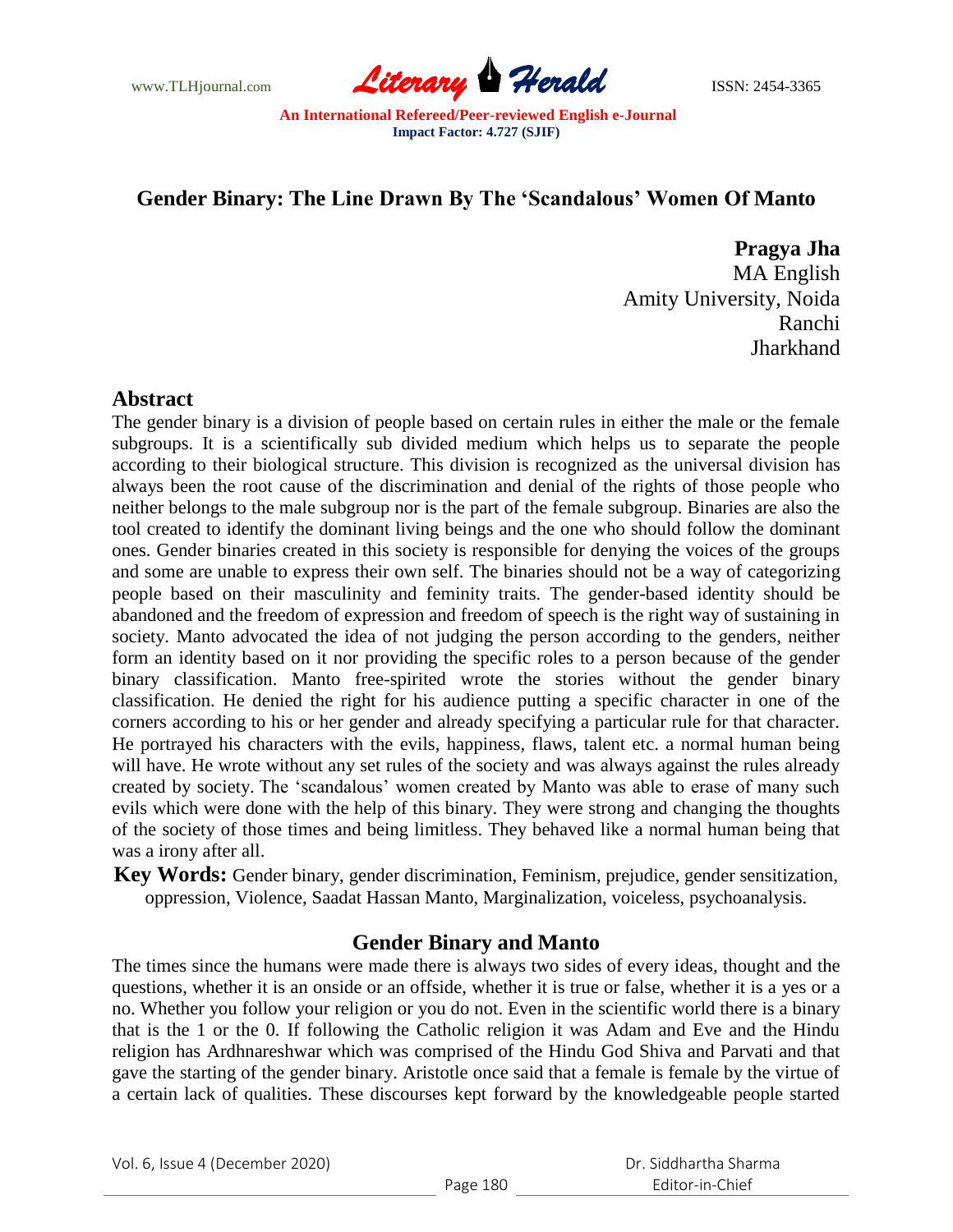www.TLHjournal.com **Literary Herald ISSN: 2454-3365** 

seeing the importance of bifurcating the roles of the male and the female in the society. Gender binary is division of the gender and sex into two different kinds of the trait that is the masculine and the feminine. When a girl is born she is from that very moment is assumed to have the feminine traits and people start dressing her like that and even she is identified only with her gender behavior and the traits and her identity is shaped by the anatomical part of the body and the society prepares like that. Gender binary comes as a barrier to people"s life experiences and there somewhere is also responsible to put a constraint in the life. Different institution of the society is responsible for putting such gender roles which bifurcate a girl from the boy. It is hard to accept an individual the way it is if we apply the law of gender binary. Some people have contested this idea of and rejected the further use of such idea. Some people see it as a limitation to the humanity and the individualism inside a person and for the same reason it needs to be further discussed that what is the use of the gender binary and do we need it further in our society as there are people who are categories other than the male or female. There are transgenders who suppose to have both the behavioral traits and that limits then in both the constraint and making their life difficult for living. Miss Lakshmi Sawant who is fighting for the transgenders in the Mumbai while giving one of the interviews says that whatever we do people are there to say that you do not suite for this. With these limitations it is obviously visible that the society needs to broaden the thinking rather than putting the barriers for the role of the female of a male or a transgender. The people getting significance because of such gender binary should be abolished and left.

Many of the writers tried to get away with this gender binary since time immemorial as on the other hand there were writers advocating this division of the society. Indian writers like Sashi Deshpande, Kamala Das, Manjula Padmanabham, Ismat Chughtai were the known faces in abolishing such divide of the society. It was not at all strange that the women of the society started to alienate these ideas. The English female writers also were responsible for trying to alienate this thinking form the society which still exists in the minds of the people. Jane Austen in her book *Pride and Prejudice* painted a character like Elizabeth who was an independent, intellectual and strong lady and gave the tough fight for different gentleman callers and finally she is shown at par with male protagonist of the Austen"s society, Mr. Darcy. Virginia Woolf too many in her essay pointed the feminist views in abolishing the gender distinction in the society. Saadat Hasan Manto was one of such writer. Being a male, he was quite free and bold to portray the realities of such gender binary and giving the heads up to such nonsensical division of the society.

Saadat Hassan Manto was born on 11th May 1912 in Paproudi village of Samrala in the Ludhiana district of Punjab. He was born in the Kashmiri Muslim family of barristers. By nationality he was a Pakistani writer and was one of the most influential person and a greatest writer in South Asian history. He was most read writer and the most criticized person. His pen produced twenty-one short stories, one novel, and five series of radio plays, three collections of essay and two collections of personal sketches. Manto was always said that he never used to write about the things which he has not experienced of lived and so somewhere his characters were real life characters rather than fictional characters. He used to write about the topics on sexual desires, prostitution, rape etc. but somewhere the stories he wrote about the partition gets reader attracted and pulled towards him. He was mostly criticized for the obscenity in his stories but every time he had this thing to say his critics that if you cannot bear stories than the society is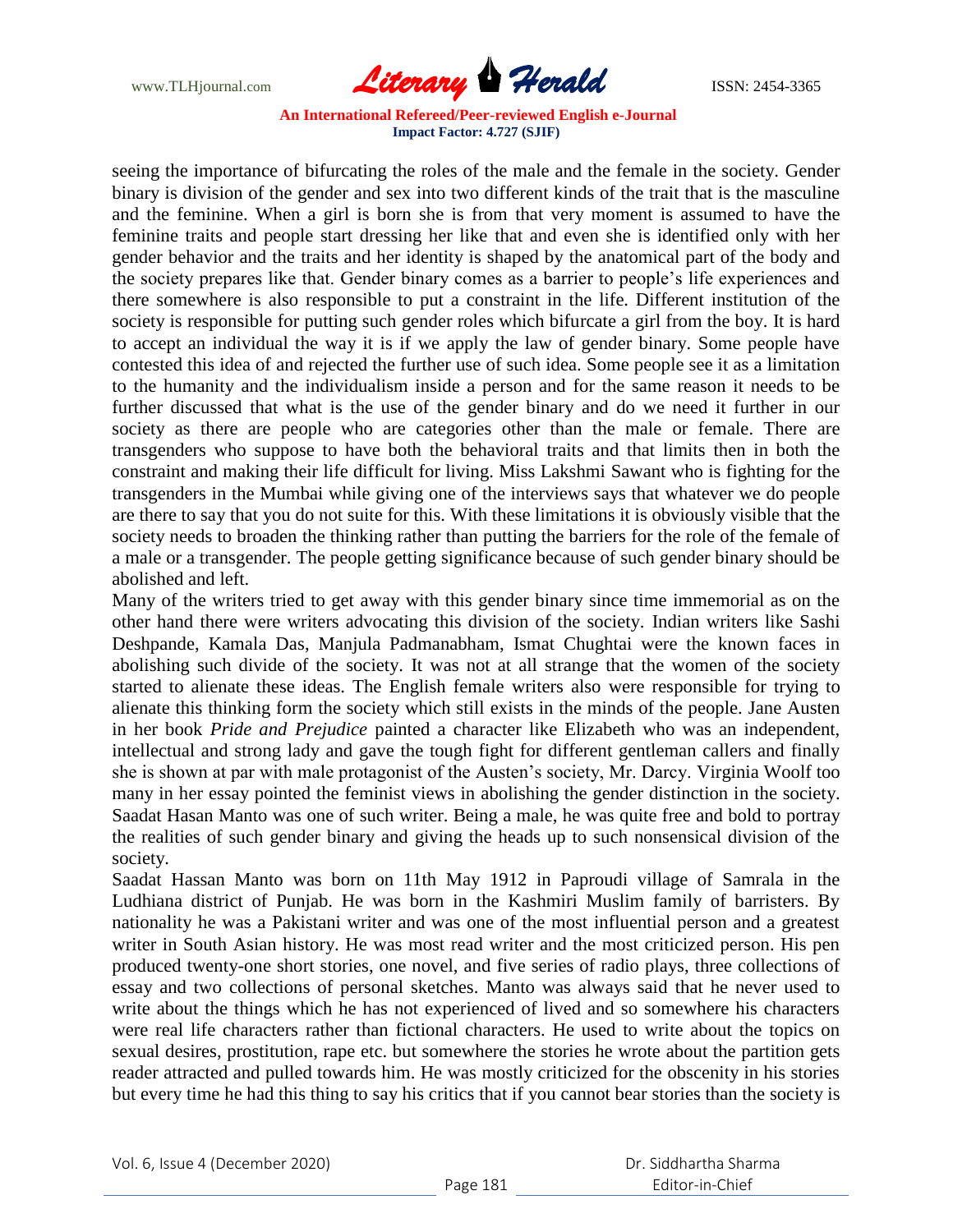www.TLHjournal.com **Literary Herald ISSN: 2454-3365** 

unbearable for you. He used to talk about the truth of the society which was always to be kept behind the curtains and he just used to get the curtains out so that people can see the reality. His characters were from ordinary and low life setting but this is the beauty of Manto that he portrayed these characters strong enough. The historian Ayesha Jalal, (who is Manto's grandniece) wrote in her book about him, *The Pity of Partition:* "Whether he was writing about prostitutes, pimps or criminals, Manto wanted to impress upon his readers that these disreputable people were also human, much more than those who cloaked their failings in a thick veil of hypocrisy." But for this writer the partition appeared to be the maddeningly senseless. He was not ready to accept the reality and somewhere this decision forced him to take up alcohol.

Manto was said to be ahead of his times as the things he discussed in his writings still holds a strong position in the contemporary society. He was strongly writing the hypocrisy of the society and the two-faced behavior of the society. He never did see the women as a sexless object or the one who dig her sexualities in the grave. Rather his women were portrayed similar to men without judging them or differencing them on their morality assuming the different roles they took in his stories. Many of his writings were at the time of partition and he said that many of the misogynistic deeds by the people under the name of the communal harmony and "nationalism" were done in the society and his themes were based on these things. Manto's attempted to bring picture in the female characters which already existed but the central people always overlooked the periphery. He presented them in the different roles as independent and empathetic person in his writings. He presented women with power and agency and did portray the reality on the tabooed topics of that time. These reasons confess why he is regarded as the feminist writer by some critics and his literature left a huge influence on the literature of India and Pakistan.

#### **Scandalous Women of Manto**

As discussed early in this paper Manto in his genius portrayal of characters in his novel took some characters from the periphery and wanted to them to occupy the center of the society. he rather was interested in portraying the marginalized characters and tried to give it a different angle which was different from the bourgeoise class of those times. He was criticized, sometimes insulted and sometimes he was forcefully asked to stop writing, but his pen find it difficult to stop. He was writing about the "dirt" of the society or in other words he was painting the reality of the "dirt existing in the society. He was even said that if it is difficult to digest the truth of my writing then it is difficult for you to digest this society. He wanted to bring the weakness of the society forward and in that process; he was also able to bring the weakness which was inside him. He while talking about the female problem took the characters who were prostitute or was raped to make people visible that there is no difference between the conditions of such women or the household women. He presented them so that people could see that the periphery is pushing them to be supporting the center of the society economically, physically and sometimes mentally. The women characters in his story as talked early were mostly the prostitutes or the low-class women and it was easy for him to make people understand how there is an immense dirt in the society which needs to be tackled by the society. Through the scandalous women of Manto he wanted to awake some people to the punitive reality of the society. He even portrayed the mental conflict of these characters and he was portraying them as it they were in front of Manto and he was painting the picture of them without giving any kind of fake detailing to the picture and every picture he was able to paint was beautiful in its own sense.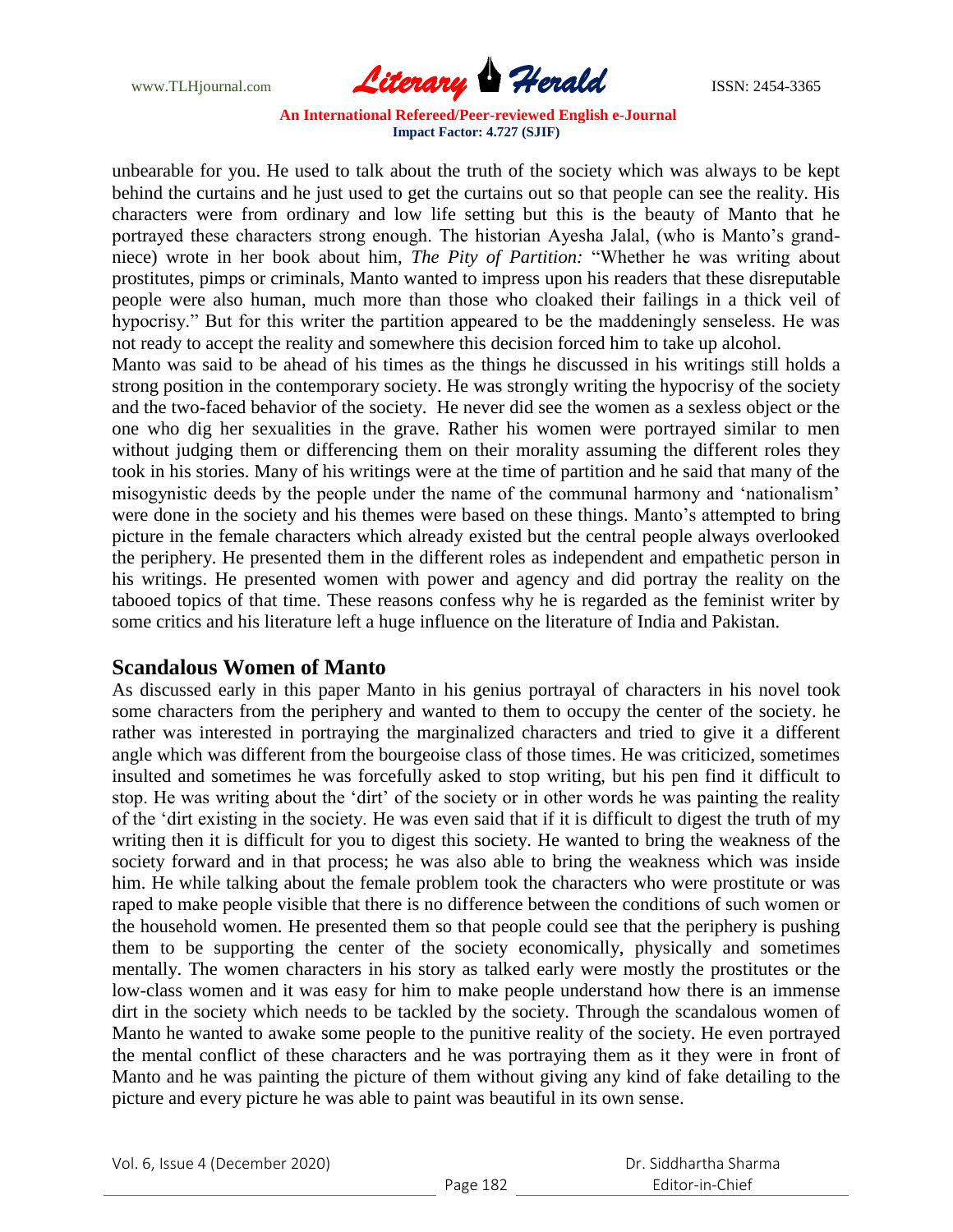www.TLHjournal.com **Literary Herald Herald ISSN: 2454-3365** 

Talking about the scandalous women the first women we see is Mozelle which is a character in the eponymous story of Manto *Mozelle*. Mozelle was an Jewish girl and according to the male protagonist of the story was a girl with a difference. She was a girl who wanted to be free from the bandages of the relation and the different responsibilities which comes after the relation. She was free soul and can be said practicing the bohemian idea at that point. She did not believe in associating her identity with anything like religion, caste, class or gender for that sake. She was a woman of her own identity and does not wanted that to be changed ever in her life which was not accepted by Trilochan the male character in the story. She was not the follower of the gender binary and she does not limit herself physically and mentally to such thoughts of the society. She was considered as one of the scandalous women of Manto. In the end we see her dying and Trilochan looking at her helplessly and she being naked. The nakedness of her made the picture of the riots naked. The people got naked after reading them. The religion which was the point of the riot between two groups of people was not able to cover the nakedness of Mozelle. She somewhere made people understand that the religious differences are just the constructed way to demean the morality of the society and that should be negated as much as possible rather than accepting it. Manto through his portrayal of these scandalous women made a clear enough point that the only thing a person can hold is the humanity. He cannot hold on the differences based on religion, class, caste, creed or gender rather these are the waste elements of the society. Brotherhood, humanity, kindness are the elements of society which would lead the society towards the growth rather than the downfall. Mozelle being one the scandalous women of Manto shows the courage, strength which was absent in those who were surrounding her after her death. There are many such scandalous women as portrayed by Manto but there were different importance leading to the portrayal of such women. They were the figment of the imagination and the picture of the reality of Manto and these were considered as the waste of the society but presenting them in his stories he made the best out of them.

## **Gender binary Being Negated by Manto**

The stories of Manto portrayed different perceptions of the author, society and the different critics. The negation of the gender binary led to the different feminist theories which can be applied on the stories of Manto. Starting from the stories chosen for this paper, the stories clearly represent the scandalous women as three of the stories being quoted here would be about the prostitutes and one being the innocence being killed of a girl which make her the prostitute at the end of the story.

*Khol Do*, the heart wrenching journey of a father whose daughter is missing and he is searching her to every possible place and still have hope to find her after several days of her going missing. He is tormented with the sudden absence of her daughter and wanted her to meet her as soon as possible. He contacted some of the social worker and provides them with the physical details of his daughter and hopes that they will find her soon. She is back but in such a state which is worse than a dying human being.

"लेकिन सोचते सोचते इसका दिमाग़ सकीना की माँ की लाश पर जम जाता। जिसकी सारी अंतड़ियां बाहर निकली हुई थीं। इससे आगे वो और कुछ न सोच सकता।''!

 $<sup>1</sup>$  Manto 17</sup>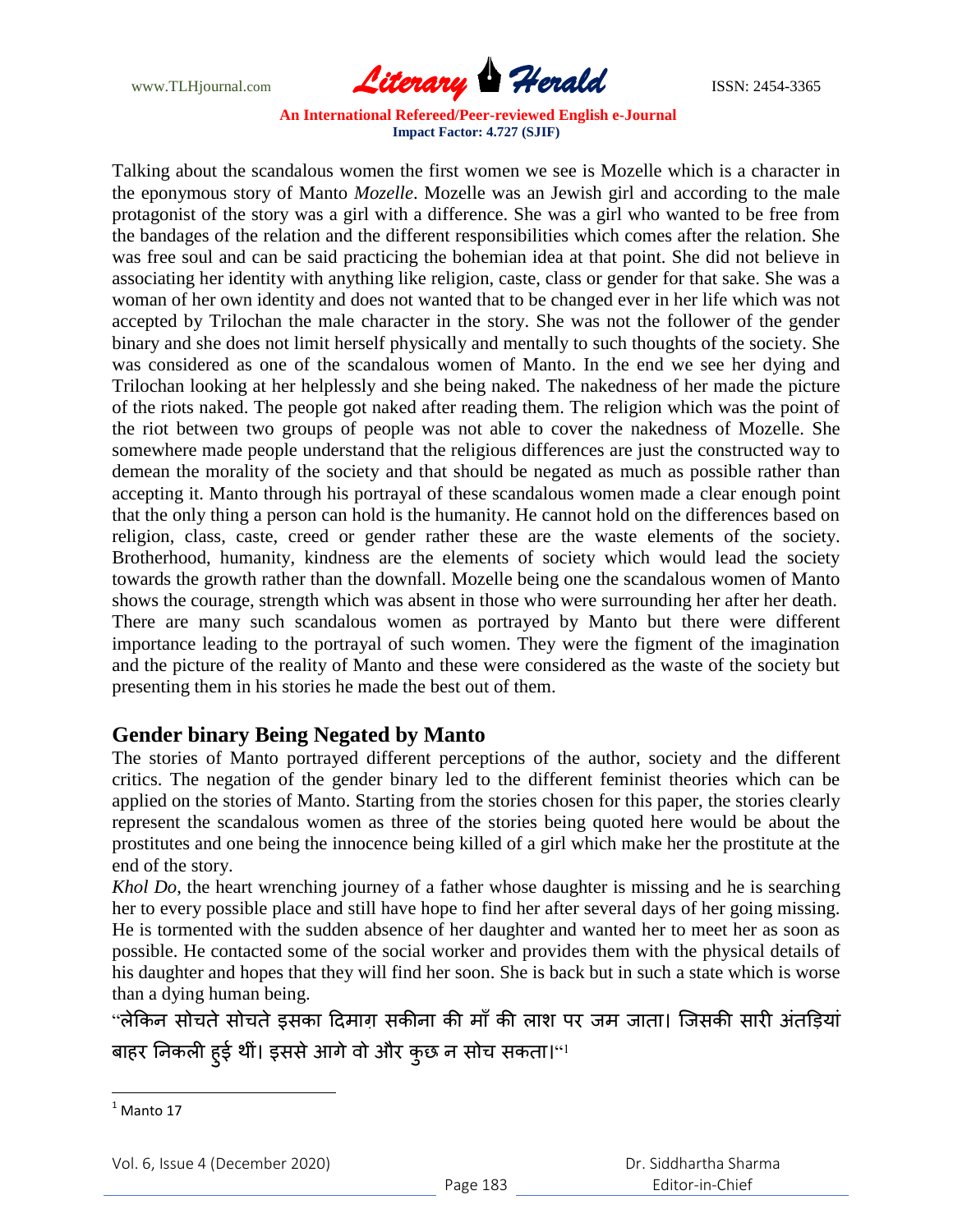www.TLHjournal.com **Literary Herald ISSN: 2454-3365** 

(But while thinking about his daughter, the mind of this would accumulate on the body of Sakina's mother, who was so brutally killed that all her inside organs were out now. After picturing this he cannot think of anything further than this.)

Simone De Beauvoir in her essay *The Second Sex* pointed out that "Humanity is male"<sup>2</sup> as considered by the males. So, the question is according to the gender binary thought process where the males of the society were when such a grim situation arrived. Behind such butchering too there were two males who in seek of the power destroyed the peace of the whole nation. So how come they devoid of themselves with such a responsibility of being a male and having the masculine characteristics. Manto was brave enough to come forward and underline that the women are the massive sufferer of this decline of responsibility of the male part of the society. The male instead of acting were wither fearing or were acting in a rage which led to the corrosion of the situation of that time. It was the wrong decision of the wise male in the power which resulted in the kind of holocaust in the society and it was dark and dirty.

"आठ रज़ाकार नौ जवानों ने हर तरह सकीना की दिलजोई की। उसे खाना खिलाया। दूध पिलाया और लारी में बिठा दिया। एकने अपना कोट उतारकर उसे दे दिया। क्योंकि द्पट्टा न होने के बाइसवो बहुत उलझन महसूस कर रही थी। और बार बार बाँहों से अपने सीने को ढाँकने की नाकाम कोशिश में मसरूफ़ थी।''<sup>3</sup>

(Eight Razzakar youths took the initiative of Sakina in every way possible. They fed her food and gave her milk to drink and put her back into the carriage. One took off his coat and gave it to him as she was feeling very awkward that she does not have her dupatta. She repeatedly tried to cover her chest with arms which was difficult for her and she was in problem because of that.)

After this incident in the story the Sakina is still missing for her father and they found he is seen waiting for her. If they found her why is she not returned till now and why a hint of the grim situation is there again in the story. Soon after we see,

"एक रोज़ सिराजुद्दीन ने कैंप में उन नौजवान रज़ाकारों को देखा। लारी में बैठे थे। सिराजुद्दीन भागा " आगा उनके पास गया। लारी चलने ही वाली थी कि उसने पूछा। "बेटा, मेरी सकीना का पता चला?

सबने यकज़बान होकर कहा। "चल जाएगा, चल जाएगा। और लारी चला दी।"

सिराजुद्दीन ने एक बार फ़िर उन नौजवानों की कामयाबी के लिए दुआ मांगी और उसका जी किसी क़दर हल्का हो गया।''<sup>4</sup>

(One day Sirajuddin saw those young men in the camp. They were sitting in the truck and Sirajuddin ran towards them to inquire about her daughter. The truck was about to leaveand he reached there on time and asked. "Son, did you know anything about my Sakina yet?"

Everyone said together "Will get her, will get her". And the truck moved.

Sirajuddin once again prayed for the success of those youths and his heart felt a little light as those people gave a hope to him and he was happy because of that little hope he received from them.)

<sup>&</sup>lt;sup>2</sup> Beauvoir 3

 $3$  Manto 18

 $^4$  Manto 18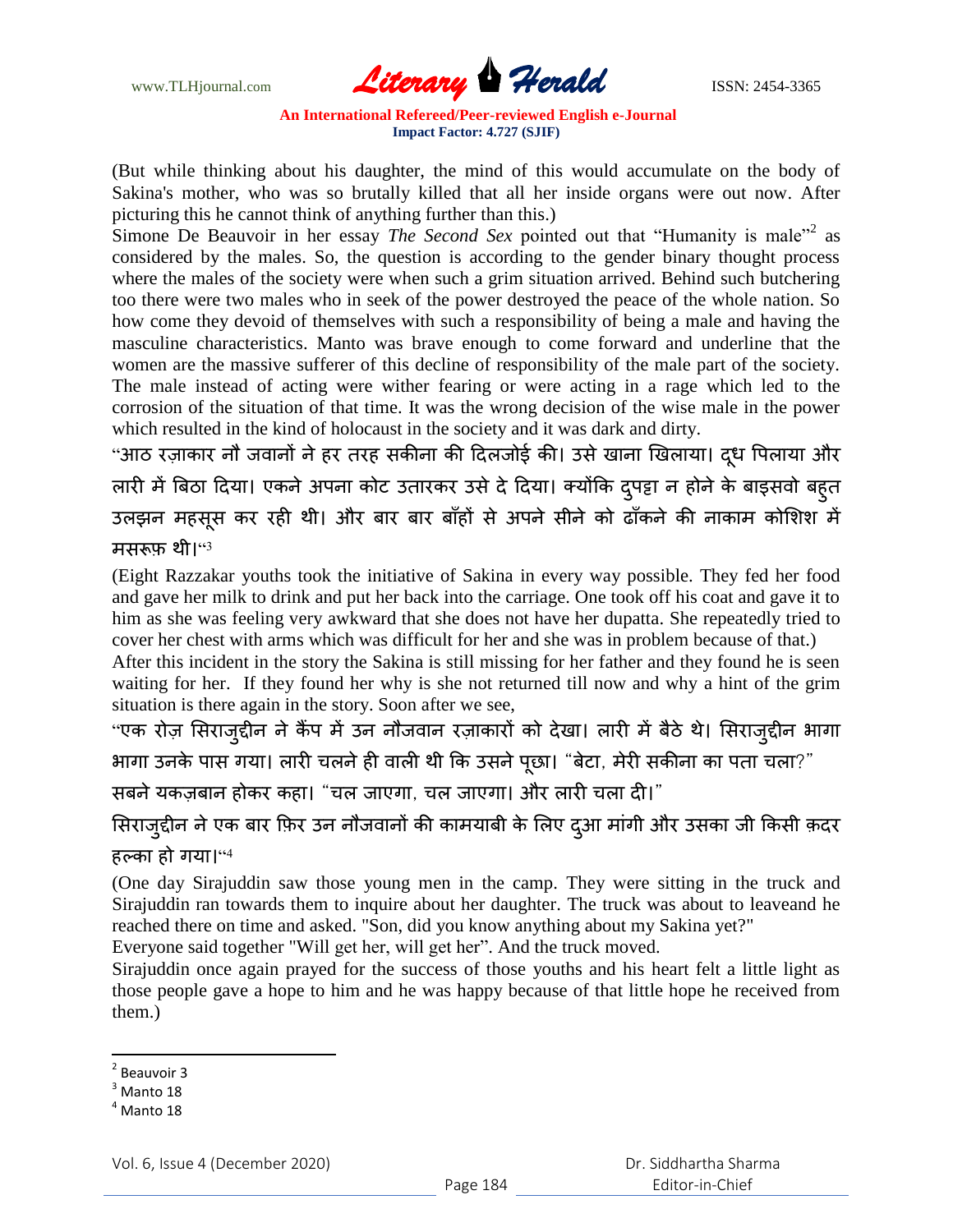www.TLHjournal.com **Literary Herald Herald ISSN: 2454-3365** 

The sudden turned of events in the beautifully woven style of Manto make us quite clear that these men who projected themselves as the messiah or is seen as the messianic figure in the eyes of the father is the real devils. They were not even bothered about the feelings of the father and had turned themselves into the beast. Beauvoir said "being a man is not a particularity; a man is in his right by virtue of being man; it is the woman who is in the wrong".<sup>5</sup> If this is the real case then why are they doing erroneous deeds instead of walking on the right path? According to Saint Thomas woman was a "incomplete man", an "incidental" being. If the position of the occident is in such a condition than the orient are the worse. Sakina"s father and even Sakina trusted them with her life and this shameless act of the young people makes us think about the swapping the gender roles for a change as it might help the growth of humanity in the society. A woman who according to the thought process of the gender binary is devoid of many such right and these rights if provided might make a positive change in the society. Also, these acts make the whole society shameless and which results in the devastation of the humanity. Through this incident of the society there is a reason of detest of such gender binary shaped by the society.

"सकीना के मुर्दा जिस्म में जुंबिश पैदा ह्ई। बेजान हाथों से उसने इज़ार बंद खोला और शलवार नीचे सरका दी। बूढ़ा सिराजुद्दीन ख़ुशी से चिल्लाया। "ज़िंदा है........ मेरी बेटी ज़िंदा है........ "डाक्टर सर से पैर तक पसीने में ग़र्क़ हो गया। $^{\mathsf{co}}$ 

(There was a sudden movement in Sakina's dead body. With lifeless hands, she opened the door and slid down the salwar she was wearing. Old Sirajuddin shouted cheerfully. "Alive.... my daughter is alive ........" The doctor is somuch ashamed that he is sweating from head to toe.)

Violence according to Hannah Arendt refers "to unquestioning recognition tied to power which needs no justification<sup>"7</sup>Violence against women is an age-old practice which now has become a major issue. Writers like Manto have tried to bring transformation through their writings by portraying the roles which are assigned to women from time to time. The plight of omen, their struggle and suffering during to perpetrator of violence in the name of the culture, religion or societal norms have been portrayed by him. The purpose of the women is to oppose the gender biasness and become the voiced one. Man thinks that it is his right to oppress the, subjugate and "violate" – a woman therefore becomes the victim of the violence. They think of them as the vulnerable one and try to abuse them. Here Sakina was the victim of the violence done against her and the reason behind was the power these men felt inside themselves and thought that they can even make her as their slave.

*Thanda Gosht,* a story with a biting story line which makes us think whether the female protagonist was right to take such a massive step or the decision she took was the result of the rage she was facing because Ishwarsingh failed her in some context. The story is about Kulwant Kaur and Ishwarsingh. Ishwarsingh is a thief and he retuned from the town after a long period of time but there is some hesitation between them. Kulwant Kaur wanted to know why a blankness of the void between them is there. Ishwarsingh seemed to be a little transformed man in the eyes of Kulwant Kaur. She is repeatedly asking her what really went wrong. Ishwarsingh after denying it for a number of ties finally tells her the real reason behind this which results in the

<sup>&</sup>lt;u>s</u><br><sup>5</sup> Beauvoir 3

 $<sup>6</sup>$  Manto 19</sup>

<sup>7</sup> Arendt *21*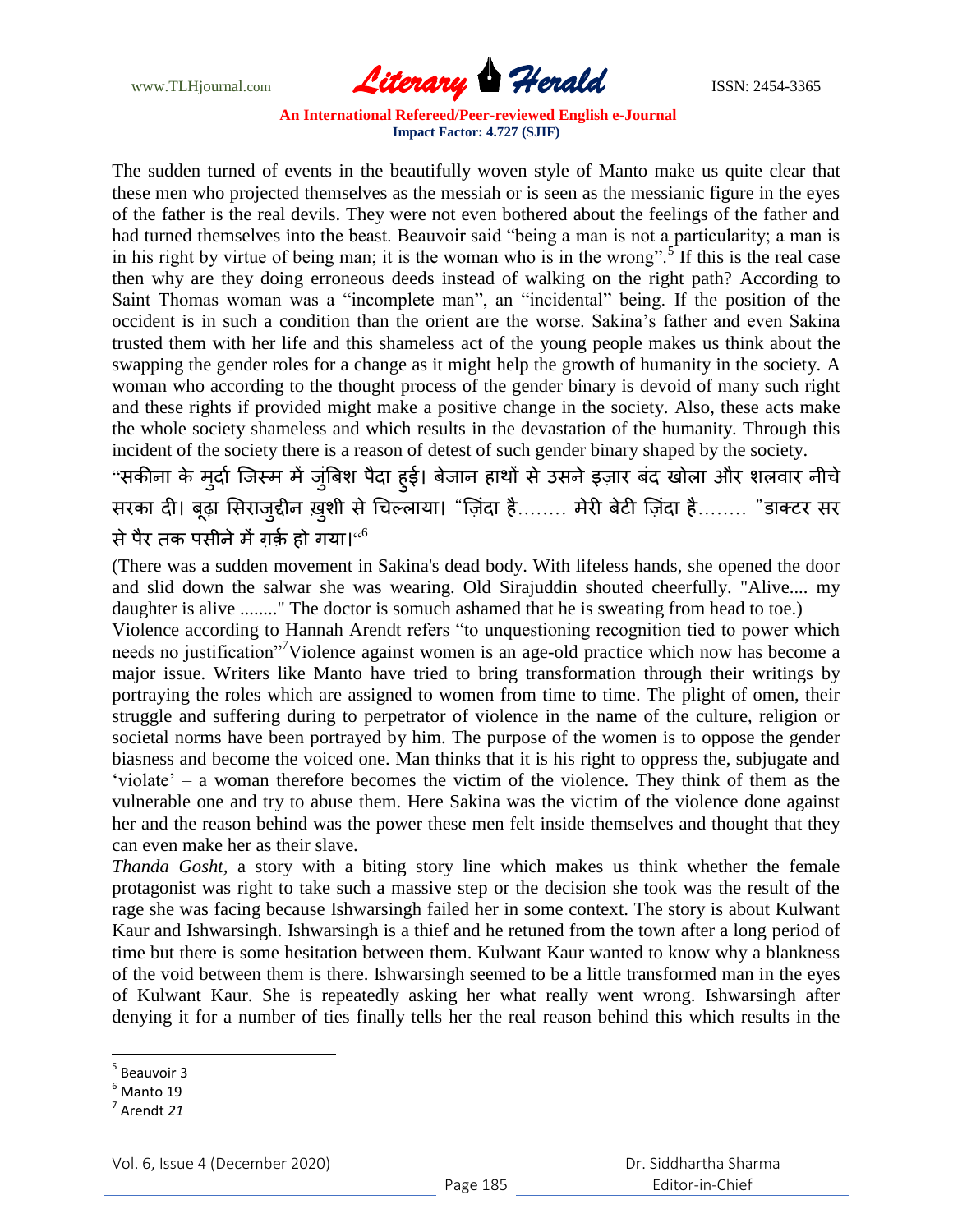www.TLHjournal.com **Literary Herald ISSN: 2454-3365** 

sudden rage of Kulwant Kaur and she kills him. Kulwant Kaur is not portrayed as the brave women. The anger and the sudden rage shows her in the power and she is the one challenging the position of her husband in the relationship. Instead of being the one who forgets and forgives she used the power to punish her husband for the act of infidelity. As for the other side of the story the women are objectified. Rape was seen as the act to get rid of the rival community of their respective integrity.

"आनकी आन में लहूके फव्वारे छूट पड़े।कुलवंत कौर की इससे भी तसल्ली न हुई तो उसने वहशी बिल्लियों की तरह ईशर सिंह के केस नोचने शुरू कर दिए। साथ ही साथ वो अपनी नामा लूमस्वत को मोटी मोटी गालियां देती रहीं। ईशर सिंह ने थोड़ी देर के बाद नक़ाहत भरी इलजाकी। "जाने दे अब कुलवंत! जाने दे।"आवाज़ में बलाका दर्द था, कुलवंत कौर पीछे हट गई।''<sup>8</sup>

(The fountain of blood started flowing from Ishwarsingh. Kulwant Kaur was not satisfied with this, she started snapping the hair of Ishwar Singh like the gothic cats. At the same time, she kept giving fat thick abuses to him for his act. After some time, Ishwar Singh requested her to leave him. "Let go now Kulwant! Let it go. "But he had immense pain in his voice, Kulwant Kaur retreated hearing the plea)

Radhika Coomar Swamy says in her book, *Violence Against Women*, "The refusal to recognize the women"s economic independence and empowerment is one of the main reason for violence against women". But in this case the scenario was different. The tremendous rage and the sudden reaction is seen as the transfer of the power from the hands of the man to the woman in a relationship which is seen as the changing of the gender roles and the concept of gender binary through this scandalous woman is again being put forward. This violent reaction can be the result of the suppressed love which when cheated by the husband makes her do such thing.

"उसकी आवाज़ डूब गई।

कुलवंत कौर ने उसे झंझोड़ा। "फिर क्या ह्आ?"

ईशर सिंह ने अपनी बंद होती ह्ई आँखें खोलीं और कुलवंत कौर के जिस्म यकतरफ़ देखा, जिसकी बोटी बोटी थिरक रही थी। वो........ वो मरी ह्ई थी........ लाश थी........बिलकुल ठंडा गोश्त........"<sup>9</sup>

(His voice drowned.

Kulwant Kaur shook him "what happened then?"

Ishwarsingh opened his closed eyes and saw Kulwant Kaur's body, who"s each part of body was throbbing and shaking with anger. She ... she was dead ........ There was a dead body ........ Her body was transformed into the cold meat...)

Ishwarsingh was so drowned in the lust to have her body that he did not even checked that was she alive or dead. He killed the whole family and did not spared any member of the family and then there was a dead body he took just because of his infidel thinking as he wanted someone different then his wife Kulwant Kaur and that resulted in the downfall or rather he dying for the sins. Male has always identified themselves and the positive and the neutral, they are the self or the obsolete and women are the negative part of the society according to them and they are

<sup>&</sup>lt;sup>8</sup>Manto 53

 $<sup>9</sup>$  Manto 55</sup>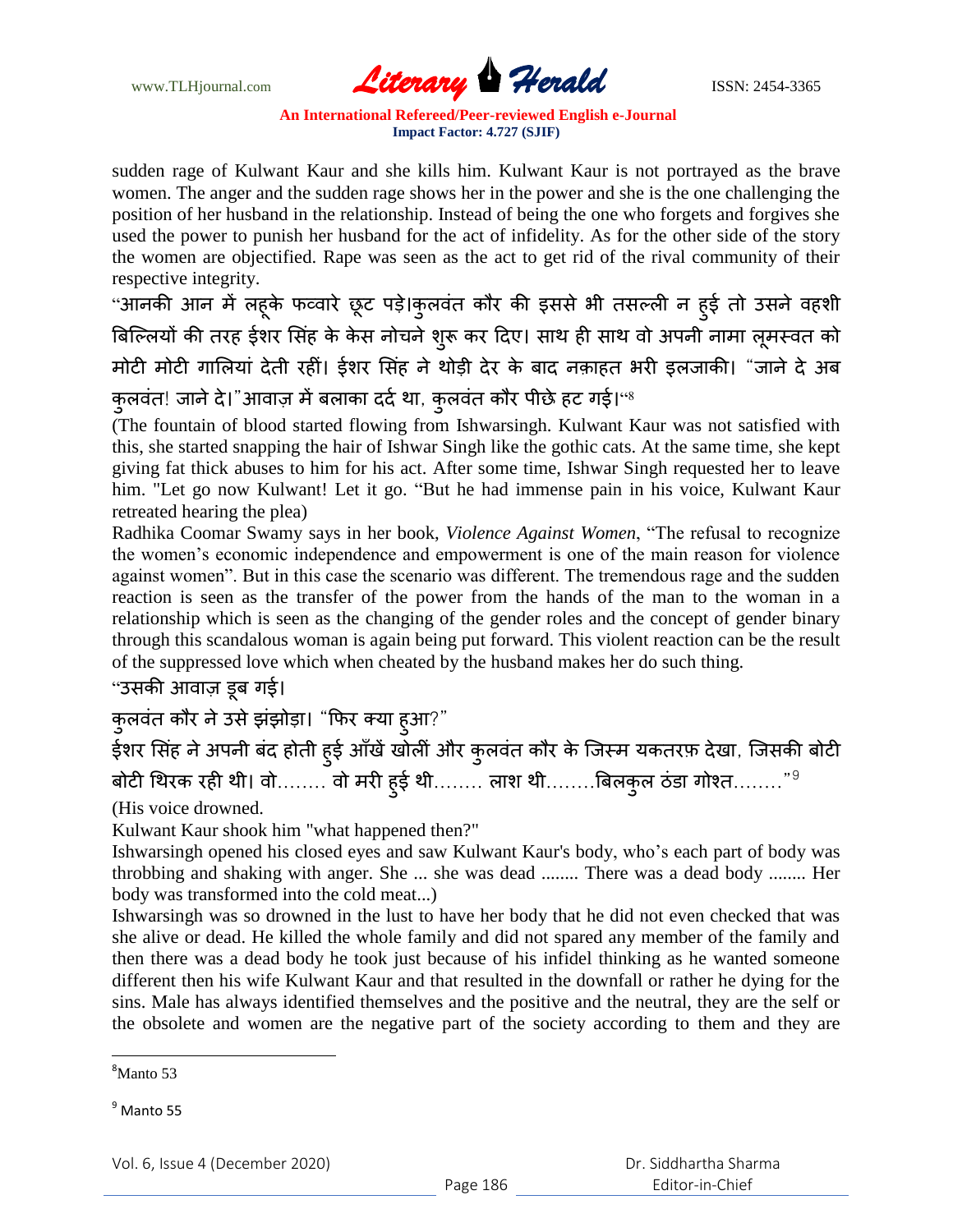www.TLHjournal.com **Literary Herald ISSN: 2454-3365** 

considered to be the other. Augustine affirming said "the wife is an animal neither reliable nor stable"<sup>10</sup> But here the unstable turns out to be the husband and he turns out to be unreliable. John Stuart Mill in her essay *Subjection of Women* states that at his time women were subjected to the whims of her father or her husband as the society believed that women were not capable of taking care of their own self as they were less intellectual and physically was the weak one in the society and they needs to be taken care of. But this incident in this story clearly undermines and the women are emerged as the strong and the courageous one. She does not need the help to punish someone but rather can punish anyone if done wrong to her and that stands true till the horizons meet.

The other story discussed in this paper is *Hatak* or the insult. This is the story about the prostitute who earn her living and even provide an economic help to one of her lover who every time visits asks her to leave her job as well as promises to send the money order which never comes. One night she had a visitor and she gets ready and goes to meet this visitor of her on the starting of the road with her agent Ramlal. The visitor opens the window of his car and just uttering a sigh leaves and this makes Sugandhi thinking that why she did not like her. Why he did not even want to talk to her and why he did not speak the full word but just a sound "huh". She was feeling insulted and wanted to burst like anything but was not possible as the car is not there now. She then returns back and she finds her lover Madhav again asking for money and she strongly denies the money and ask him to get out rather than staying. The girl Sugandhi who is soft hearted and jolly person and the innocent one was suddenly transformed into someone who gave the insult on the face rather that not speaking about it and this changed happen after she realized that she did not get to choose but the people coming for her gets to choose. She was being insulted badly and she in the story is seen tackling this.

"दिन भर की थकी माँदी वो अभी अभी अपने बिस्तर पर लेटी थी और लेटते ही सोगई । म्यूनिसिपल कमेटी का दारोगा सफ़ाई, जिसे वो सेठजी के नाम से पुकारा करती थी।अभी अभी उसकी हड्डियां पसलियां झिंझोड़कर शराब के नशे में चूर, घर वापस गया था.... वो रात को यहीं पर ठहर जाता मगर उसे अपनी धर्म पत्नी का बह्त ख़याल था।जो उस से बेहद प्रेम करती थी"।1

(Tired of the day she was lying on her bed and slept as she lied down without wasting a second. The sweeper of the municipal committee, which he used to call Seth Ji went just now after rubbing her bones with his own self and making her drunk and she was intoxicated by it.But he returned home .... He would stay here at night, but he had a lot of sense of responsibility for his wife who loved him very much and would be waiting for him.)

"Biological need-sexual desire and desire for posterity-which makes the male dependent on the female, has not liberated women socially"<sup>12</sup> says Beauvoir. The sweeper of the municipal committee is commits infidelity and he does not have a sense of shamelessness which he ought to have because he was cheating his own wife. The masculine factor in the male have made them hollow and is able to detoriate them morally. There is no growth but there is obviously the downfall which makes it difficult or the humanity to hold on for. When it comes to sudden rights according to the male lawmakers there is no right given to the male to secretly have any kind of

<sup>&</sup>lt;sup>10</sup> Beauvoir 9

 $11$  Manto 56

<sup>&</sup>lt;sup>12</sup> Beauvoir 7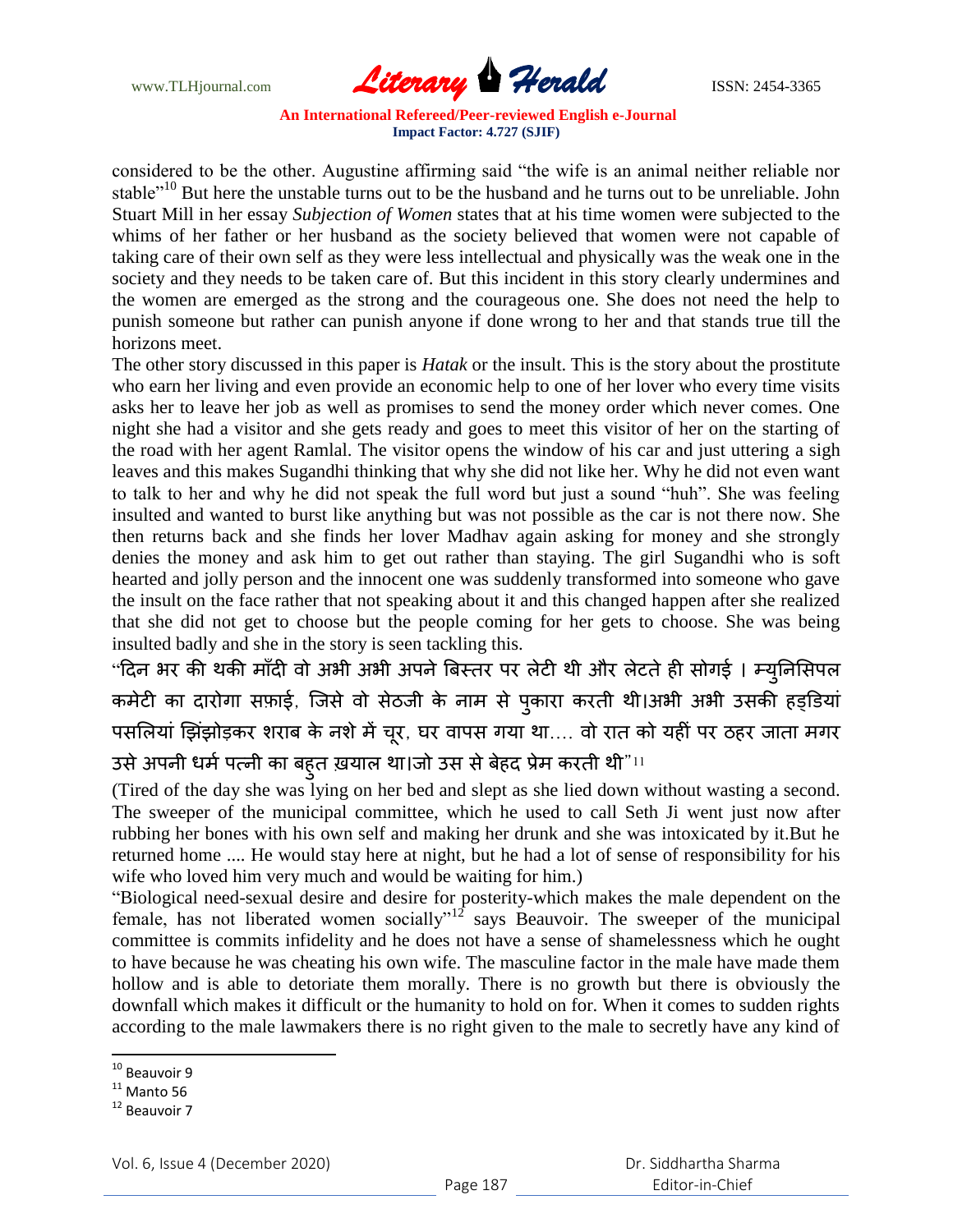www.TLHjournal.com **Literary Herald Herald ISSN: 2454-3365** 

relationship which morally is wrong. Neither does it give them right to enjoy the power of the freedom and do anything he wants but the laws are for the women to abide by. All the laws are generally made for the women to be followed. She should be ashamed of every wrong or immoral step she takes and she should also be aware about the consequences of it so that she thinks again and again before committing the sin. A woman has always been the slave to man as she is asked to blindly follow him. Her identity is shaped according the identity of the male counterpart she belongs too. This turns out the biggest loss in the working of the cycle of the relationship a man and woman have. Also, the ideal parts which are taken by the male in the gender binary is somewhere lost and neither it is given to women as there are very less voices of women that immerge.

"सने जब ये स़ना कि माधव पूने से आकर सौगंधी पर धावे बोलता है तो कहा था.... "इस साले को तूने कब से यार बनाया है ? ....... ये बड़ी अनोखी आशिक़ी माशूक़ी है।"

"एक पैसा अपनी जेबसे निकालता नहीं और तेरे साथ मज़े उड़ाता रहता है, मज़े अलग रहे, तुझसे कुछ ले भी मरता है.... सौगंधी! मुझे कुछ दाल में काला नज़र आता है। इस साले में कुछ बात ज़रूर है । जो तुझे भागया है.... सात साल.... से ये धंदा कर रहा हूँ। तुम छोकरियों की सारी कमज़ोरियां जानता हँ""<sup>13</sup>

(When Ram Lal heard that Madhav had come often from Poona used to threaten Sugandhi, then he said, "How long have you made this lover of yours?" ....... This is a great anticipation. "

"He does not take a penny out of his pocket and keep on having fun with you, have fun, stay away from you even .... I smell something wrong in here. There is something in the man that attracted you. I am in this business from the past seven years and I know the weakness of the girls like you.")

Madhav was incapable of fulfilling the needs of Sugandhi and whenever he visits her she has to pay for his every visit because of the feeling of love she has for him. Since the birth the male child is seen as the one who will be supporting the family and is seen as the asset while on the other hand the female is only seen as a responsibility in many of the Hindu family. The male is always grateful enough to get the easy entry into the high positions in the institution and the wages are higher too and they were much better chances that they will be seeing the success much easily than their female competitors which are wrong on the part of any economic institution. Madhav is supported by Sugandhi by her hard-earned money which she earns after selling her body or pleasing someone and the responsibility of earning is often taken by her. She tends to help him every now a day. She often sustains the life of him rather he sustaining her life which makes her different and the masculine role in the relationship. As Elaine Showalter in her essay *Towards a Feminist Poetics* point out "Gynocritics begins at the point when we free ourselves from the linear absolutes of male literary history, stop trying to fit women between the lines of the male tradition, and focus instead on the newly visible world of female culture."<sup>14</sup> This type of female culture would only be possible if the rights or the power of the women should not be confiscated by the others neither one own self.

l

 $13$  Manto 58

<sup>&</sup>lt;sup>14</sup> Showalter 4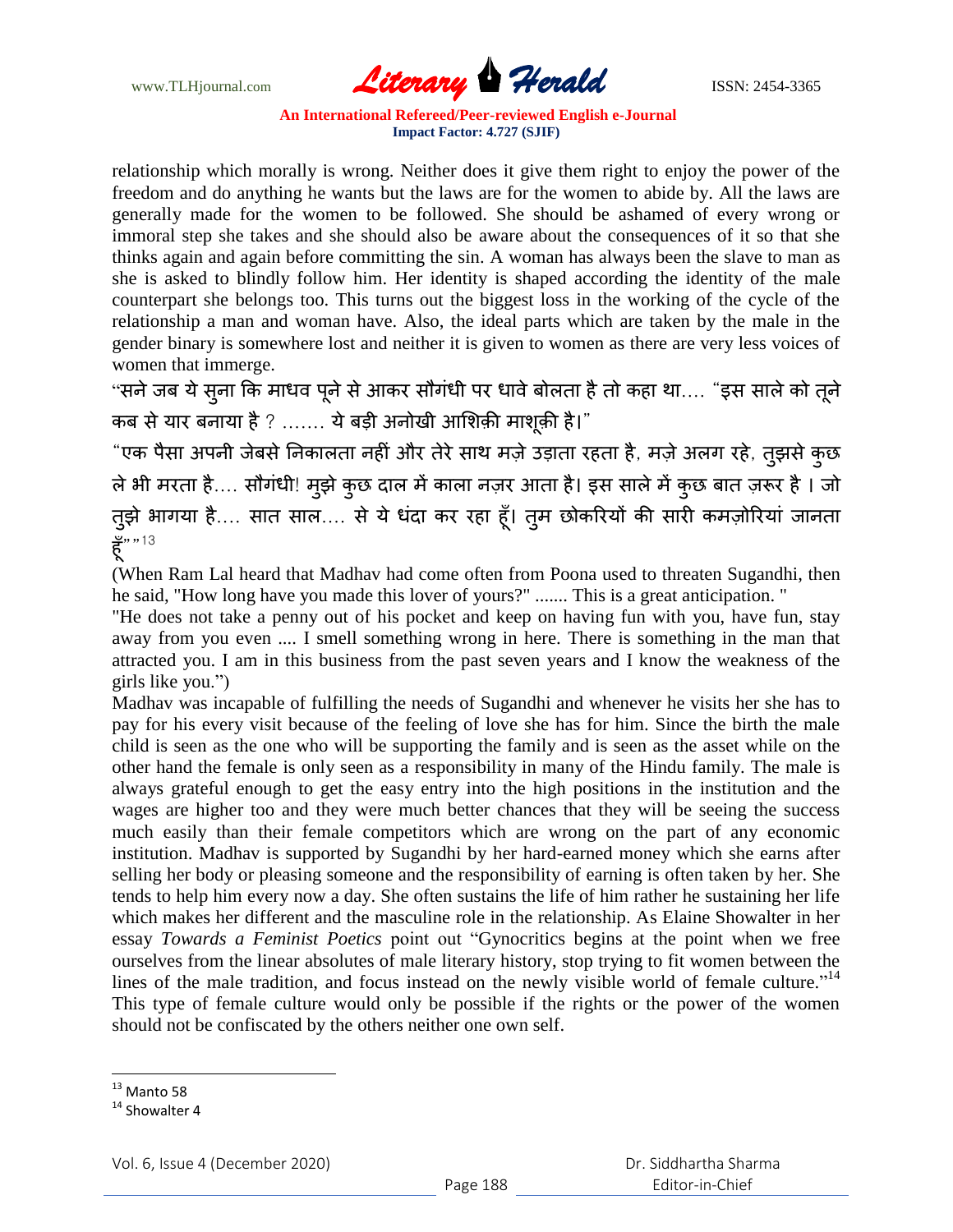www.TLHjournal.com **Literary Herald Herald ISSN: 2454-3365** 

"वो आख़िर गाली किसे देती, मोटर तो जा चुकी थी।उसकी दुमकी सुर्ख़ बत्तीइस के सामने बाज़ारके अंधियारे में डूब रही थी।और सौगंधी को ऐसा महसूस हो रहा था कि ये लाल लाल अंगारा ऊंह है जो उसके सीने में बर्मे की तरह उतरा चला जा रहा है।उसके जी में आया के ज़ोर से पुकारे। "ओ सेठ। ज़रा मोटर रोकना अपनी.... बस एक मिनट के लिए। $^{\sf n15}$ 

(Who was there to listen to her abuse as the motor car consisting of the person who insulted Sugandhi was gone. The rug of his caudal was sunk in the market in front of her. And Sugandhi felt that this red light is a bomb which is going down like a tremendous pain and burn in her chest. She wanted to call the person back who just now have insulted her as loud as she can and say "O Seth. Just stop your motor ... just for a minute.")

Germaine Greer argues in one of her essays that men hate women though she rather not sees it and indirectly start hating her own self. Women as created by God can be both fragile and tough. She can be both sober and naughty but the main problem is we have been so dependent on the male part of the society since a very long time that we have forgot that we ourselves can do anything or can deny the things said by the male and turn it in our own way. As Beauvoir too says "Women who assert they are men still claims masculine consideration and respect"<sup>16</sup>. The fact that to better ourselves we think that it is important to be a male itself shows that we are going back from the eternal idea of being feminine and we are adopting the idea of masculinity by us. Sugandhi"s inner consciousness is shook and she wants to tell the person sitting in the car that she is a pretty person. She is good with people around. She was unable to process the idea that she had a visitor who when after insulting me and how could he insult her just based on the physical appearance of Sugandhi and not getting bothered to understand her much better n real life. The sound of 'unh' which was enough to reject her was haunting in her way back home. She was trying to escape the reality which was difficult for her but she has to do it. She was getting bothered by the insult she right now had and this incident presents what influence we have of the masculine part of the environment. Sugandhi is seemed vulnerable in this and helpless unlike Kulwant Kaur. She might have take out her rage in some other way if that person sitting in the motor would still be standing then she might have pounced on him but right now her energy cannot be put used to such acts which can calm her down. She wanted to insult him back and wanted to hurt his physical self but he is gone and cannot. She knew well that she is not bad, she is a good soul and pretty enough that anybody can pay for her but she wanted a person to tell her this. She wanted someone to speak about her positive point as her confidence in her own self is getting shaken.

"" ?....... र र ज ज झ प प देगी? या तू कोई ऐसा बड़ा गबरू जवान है जो मैं तुझ पर आशिक़ हो गई हूँ....... कुत्ते, कमीने, मुझ पर रोब गांठता है? मैं तेरी दबैल हूँ क्या?....... भिक मंगे तू अपने आपको समझ क्या बैठा है?.......

l

Vol. 6, Issue 4 (December 2020)

 $15$  Manto 65

 $16$ Beauvoir 2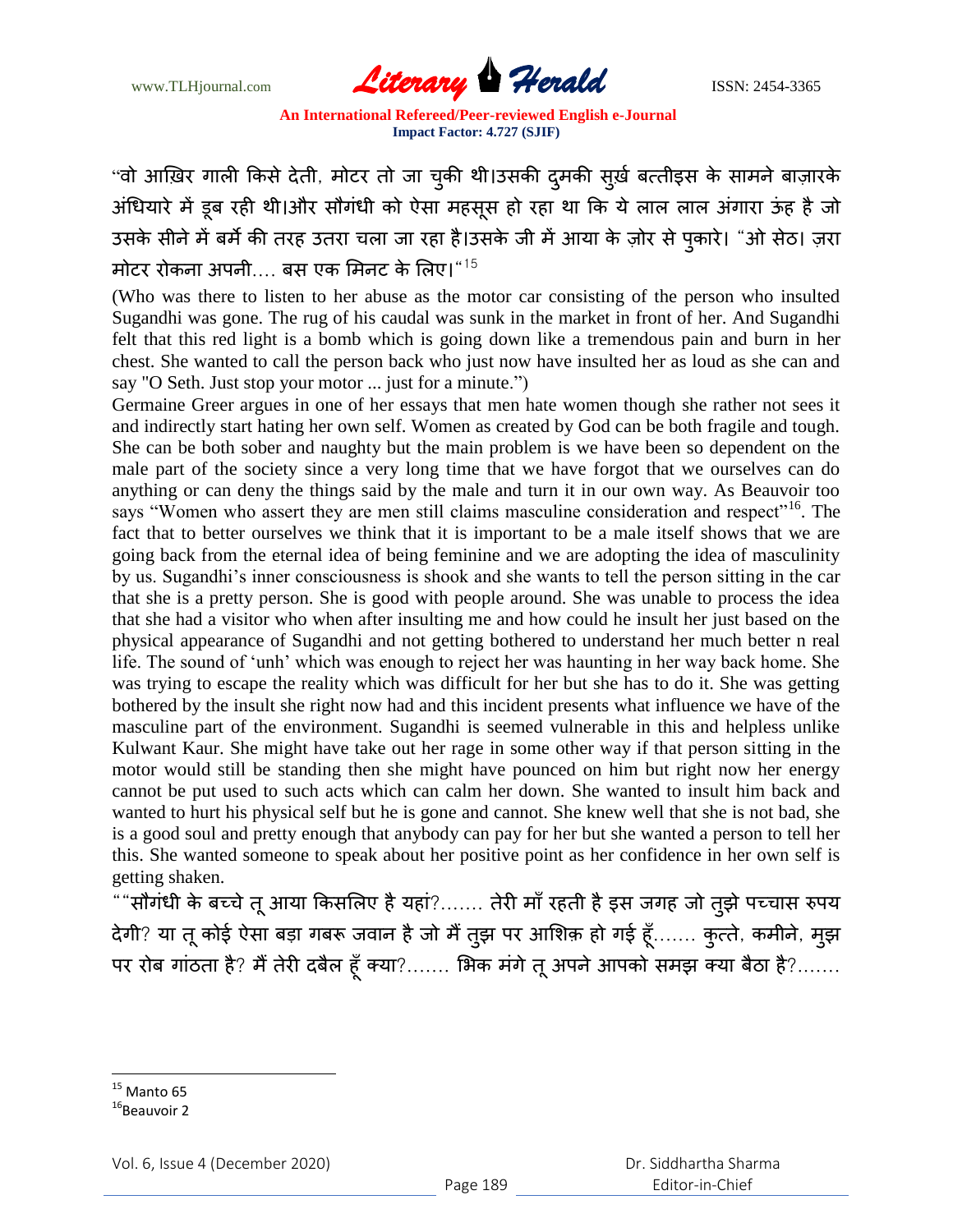

#### मैं कहती हूँ तू है कौन?....... चौर या गठकतरा?.... इस वक़्त तू मेरे मकान में करने क्या आया है? बुलाऊं पुलिस को……. पूने में तुझपर केस हो न हो।यहां तो तुझ पर एक केस खड़ाकर दूँ……. 17

("Son of Sugandhi, why have you come here? ....... Your mother lives in this place, who will give you fifty rupees?" Or are you such a great young man who I have fallen in love with you....... Dogs, bastards, how can you force me to do anything for you? What am I supposed to do? ....... What do you think of yourself and what do you understand yourself?.......... I ask you, who are you? ....... Thief or the pick pocket person? .... At this time of night why have you entered inside by house? I will call the police and... ... if you do not have any case in Poona let me throw some cases on you….)

As the Jews, the black people or the proletariats voices are put to silent same is the case with women raising her voice. She is asked to keep her voice down or her voice is always the silent one or we can say that she is the voiceless person. On the basis of the gender binary people the voice of the female is asked to be mute and silent. This treatment of the society was not accepted by Manto and he gave the voice to these women through the scandalous women discussed in his stories. Here only we see that now Sugandhi is speaking against the greediness of Madhav and she was well aware that Madhav is only there to get his sexual desires completed and also get some money as always, he visits her. He was not in love with Sugandhi and Sugandhi wanted in her life to be. She was always looking love in her life and even if somebody say the lovely words while his sexual desires are being completed by Sugandhi she tends to fall for this. She even saw that Madhav is the person who will be able to make her dream come true and that it is why she lets him do whatever he wants to do. She knows that many a times he is lying from Sugandhi but she accepts him as he tends to love her or even he is not in love will fall for her. The moment the patience she has is lost her voice is being heard and that too clearly by Madhav who represent the male society.

With every character he portrays he makes the women strong and talking about the welfare of her own-self. She is seen as the courageous and the person who is responsible to brig the change in the society and that will happen when the individuals are not limited by the ideas of gender binary.

### **Conclusion**

The problem of women is not just male dominance or she being repeatedly asked to follow the males and the males tend to be the reader but the problem of the women is that if she perceives herself to be the inessential she seldom tries to turn it around and be the essential one in the world of patriarchy. As Greer says "Women should get to know and come to accept their own bodies"<sup>18</sup> and they should be aware where to put limitations according to their own self not according to the person around. She should work solely for her own self and deny the responsibilities which come as the bondage and which results in the failure of a women.

Gender binary which stops the growth of both men and women or limits a person should be changed and changed for the better future. When we talk anatomically or biologically those are the permanent things but if a male is born or the female is born she or he should never be

l

 $17$  Manto 75

 $18$  Greer 18